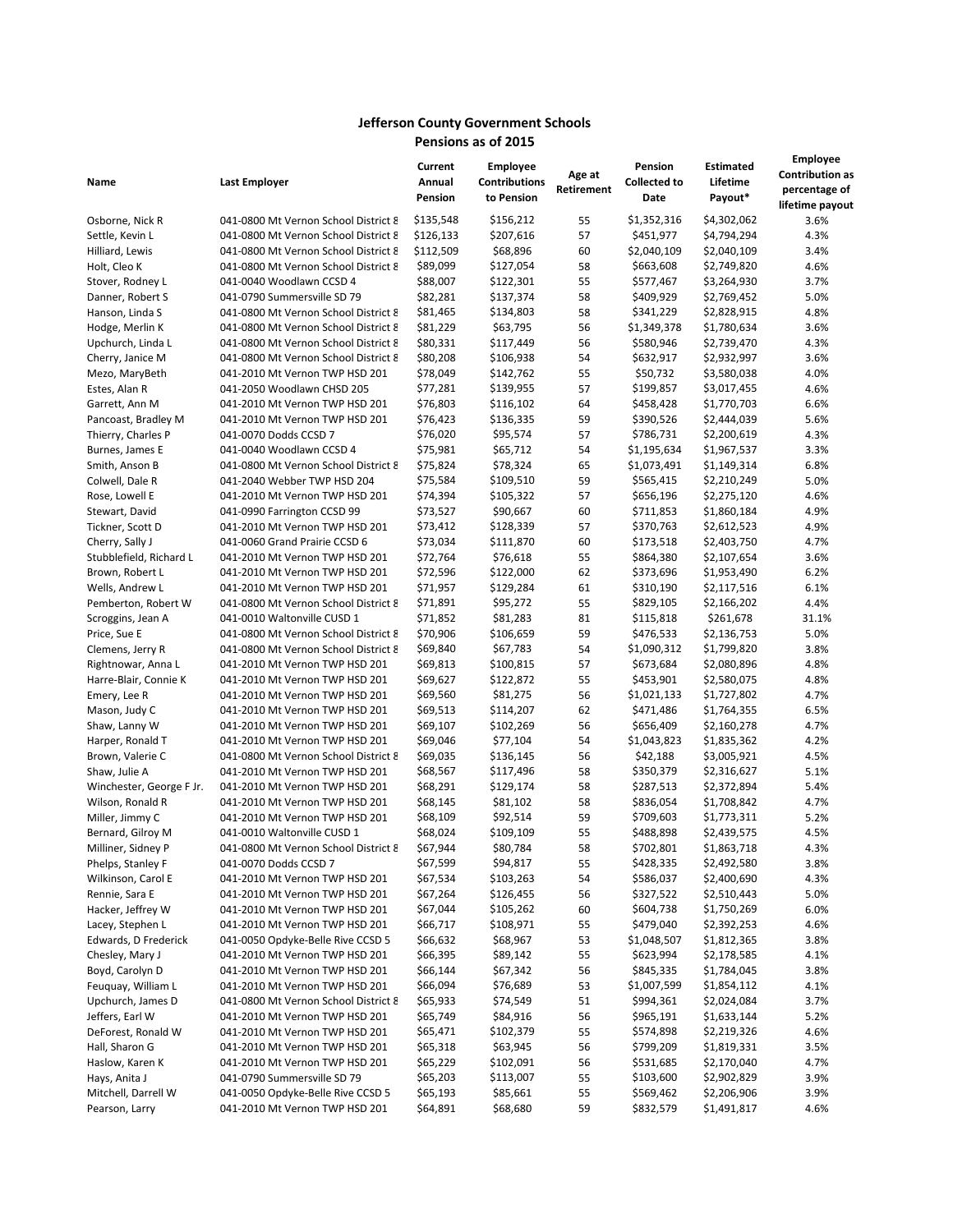| Wayman, Donald K                         | 041-2010 Mt Vernon TWP HSD 201                                         | \$64,866             | \$71,838             | 59       | \$842,483              | \$1,501,460                | 4.8%         |
|------------------------------------------|------------------------------------------------------------------------|----------------------|----------------------|----------|------------------------|----------------------------|--------------|
| Gaston, Sarah J                          | 041-2010 Mt Vernon TWP HSD 201                                         | \$64,778             | \$93,228             | 55       | \$522,202              | \$2,262,815                | 4.1%         |
| Moore, Vanessa H                         | 041-0800 Mt Vernon School District 8                                   | \$64,386             | \$136,159            | 56       | \$40,599               | \$2,804,755                | 4.9%         |
| Carter, William K                        | 041-2010 Mt Vernon TWP HSD 201                                         | \$64,121             | \$67,312             | 54       | \$979,075              | \$1,714,155                | 3.9%         |
| Walton, Richard H                        | 041-2010 Mt Vernon TWP HSD 201                                         | \$63,982             | \$93,167             | 55       | \$775,297              | \$1,868,511                | 5.0%         |
| Miller, Eugene R                         | 041-2010 Mt Vernon TWP HSD 201                                         | \$63,865             | \$98,833             | 56       | \$606,618              | \$1,996,413                | 5.0%         |
| Czerwinski, Sylvia A                     | 041-2010 Mt Vernon TWP HSD 201                                         | \$63,670             | \$68,833             | 52       | \$933,440              | \$1,927,828                | 3.6%         |
| Bell, Dixie L                            | 041-0800 Mt Vernon School District 8                                   | \$63,651             | \$86,255             | 55       | \$552,017              | \$2,150,734                | 4.0%         |
| Walters, Alex                            | 041-2010 Mt Vernon TWP HSD 201                                         | \$63,396             | \$76,456             | 56       | \$967,998              | \$1,531,735                | 5.0%         |
| Eldridge, KM                             | 041-2010 Mt Vernon TWP HSD 201                                         | \$63,192             | \$74,994             | 61       | \$930,480              | \$1,194,852                | 6.3%         |
| Wiman, Ferrell F                         | 041-2010 Mt Vernon TWP HSD 201                                         | \$63,094             | \$96,434             | 58       | \$611,981              | \$1,785,464                | 5.4%         |
| Osborne, Cynthia L                       | 041-0800 Mt Vernon School District 8                                   | \$62,931             | \$100,226            | 55       | \$499,720              | \$2,190,700                | 4.6%         |
| Gibbs, Brett N                           | 041-2010 Mt Vernon TWP HSD 201                                         | \$62,591             | \$116,753            | 55       | \$400,946              | \$2,312,286                | 5.0%         |
| Baker, Lucy                              | 041-2010 Mt Vernon TWP HSD 201                                         | \$62,591             | \$53,076             | 54       | \$955,699              | \$1,673,230                | 3.2%         |
| Bodine, Barbara J                        | 041-0800 Mt Vernon School District 8                                   | \$62,046             | \$83,006             | 59       | \$601,581              | \$1,661,715                | 5.0%         |
| Ashbrook, H Joseph                       | 041-2010 Mt Vernon TWP HSD 201                                         | \$62,030             | \$70,273             | 55       | \$751,640              | \$1,811,497                | 3.9%         |
| Suddarth, William E                      | 041-1140 Bluford CCSD 114                                              | \$61,912             | \$79,447             | 52       | \$973,082              | \$1,766,036                | 4.5%         |
| Snodsmith, Charlotte S                   | 041-0800 Mt Vernon School District 8                                   | \$61,795             | \$96,828             | 62       | \$317,688              | \$1,662,439                | 5.8%         |
| Gibbons, Michael P                       | 041-2010 Mt Vernon TWP HSD 201                                         | \$61,726             | \$95,442             | 55       | \$658,974              | \$1,903,182                | 5.0%         |
| Roane, Rebecca                           | 041-0800 Mt Vernon School District 8                                   | \$61,667             | \$79,296             | 57       | \$546,499              | \$1,888,466                | 4.2%         |
| Lewis, Vickie                            | 041-2010 Mt Vernon TWP HSD 201                                         | \$61,541             | \$67,570             | 52       | \$898,952              | \$1,860,089                | 3.6%         |
| Neibel, Donald                           | 041-0010 Waltonville CUSD 1                                            | \$61,412             | \$66,588             | 55       | \$935,043              | \$1,558,938                | 4.3%         |
| Stallings, Charles R                     | 041-2010 Mt Vernon TWP HSD 201                                         | \$61,408             | \$69,797             | 60       | \$969,850              | \$1,159,657                | 6.0%         |
| Baril, Carol A                           | 041-0800 Mt Vernon School District 8                                   | \$61,208             | \$105,041            | 59       | \$414,406              | \$1,847,552                | 5.7%         |
| Wright, Mickey R                         | 041-0790 Summersville SD 79                                            | \$61,179             | \$67,581             | 50       | \$918,290              | \$1,963,616                | 3.4%         |
| Bushong, Jamiel E                        | 041-0800 Mt Vernon School District 8                                   | \$60,878             | \$96,976             | 55       | \$444,229              | \$2,189,987                | 4.4%         |
| Deaton, Becky L                          | 041-0800 Mt Vernon School District 8                                   | \$60,342             | \$127,180            | 57       | \$38,049               | \$2,494,565                | 5.1%         |
| Hodges, Patricia L                       | 041-0800 Mt Vernon School District 8                                   | \$60,211             | \$91,206             | 55       | \$478,120              | \$2,096,001                | 4.4%         |
| Gualdoni, Ronda S                        | 041-0040 Woodlawn CCSD 4                                               | \$60,187             | \$79,358             | 56       | \$619,625              | \$1,832,802                | 4.3%         |
| Graham, Gary D                           | 041-2010 Mt Vernon TWP HSD 201                                         | \$59,767             | \$86,938             | 55       | \$644,490              | \$1,849,213                | 4.7%         |
| Degenhart, Theresa A                     | 041-0800 Mt Vernon School District 8                                   | \$59,725             | \$141,022            | 64       | \$36,499               | \$1,641,337                | 8.6%         |
| McIntosh, Linda F                        | 041-0800 Mt Vernon School District 8                                   | \$59,549             | \$86,021             | 57       | \$488,783              | \$1,883,093                | 4.6%         |
| Blair, James H                           | 041-2010 Mt Vernon TWP HSD 201                                         | \$59,438             | \$78,742             | 54       | \$632,981              | \$1,926,455                | 4.1%<br>3.6% |
| Dees, Danny K                            | 041-0040 Woodlawn CCSD 4                                               | \$59,438<br>\$59,283 | \$76,143<br>\$99,724 | 54       | \$515,988<br>\$288,301 | \$2,113,114                | 4.5%         |
| Timberlake, Mary J<br>Nottmeyer, Diane M | 041-0800 Mt Vernon School District 8<br>041-2010 Mt Vernon TWP HSD 201 |                      | \$123,238            | 56<br>55 | \$376,666              | \$2,212,190                | 5.7%         |
| Law, Keith S                             | 041-2010 Mt Vernon TWP HSD 201                                         | \$59,092<br>\$58,996 | \$72,400             | 53       | \$864,921              | \$2,181,152<br>\$1,702,200 | 4.3%         |
| Miller, Donna M                          | 041-1140 Bluford CCSD 114                                              | \$58,788             | \$102,608            | 61       | \$253,158              | \$1,729,729                | 5.9%         |
| McKelvy, Jody E                          | 041-0800 Mt Vernon School District 8                                   | \$58,557             | \$110,054            | 57       | \$216,010              | \$2,116,342                | 5.2%         |
| Dawson, Tena F                           | 041-2010 Mt Vernon TWP HSD 201                                         | \$58,243             | \$110,824            | 59       | \$199,134              | \$1,977,675                | 5.6%         |
| Mulvaney, Melinda A                      | 041-0800 Mt Vernon School District 8                                   | \$58,037             | \$105,659            | 59       | \$479,438              | \$1,649,284                | 6.4%         |
| Rightnowar, Marvin R                     | 041-0800 Mt Vernon School District 8                                   | \$58,014             | \$80,196             | 56       | \$635,867              | \$1,714,873                | 4.7%         |
| Pepple, Jerry D                          | 041-2010 Mt Vernon TWP HSD 201                                         | \$58,000             | \$106,077            | 59       | \$386,917              | \$1,744,965                | 6.1%         |
| McKinzie, Kenneth                        | 041-0820 Bethel School District 82                                     | \$57,963             | \$46,398             | 59       | \$1,070,434            | \$1,070,434                | 4.3%         |
| Meadows, Madeline                        | 041-0800 Mt Vernon School District 8                                   | \$57,956             | \$74,067             | 55       | \$619,900              | \$1,788,108                | 4.1%         |
| Downes, Tronnie B                        | 041-0800 Mt Vernon School District 8                                   | \$57,932             | \$82,839             | 55       | \$544,268              | \$1,900,722                | 4.4%         |
| Hess, Barbara A                          | 041-2010 Mt Vernon TWP HSD 201                                         | \$57,885             | \$127,138            | 56       | \$377,359              | \$2,037,307                | 6.2%         |
| Greenwell, William Z                     | 041-0800 Mt Vernon School District 8                                   | \$57,540             | \$78,241             | 60       | \$559,679              | \$1,458,321                | 5.4%         |
| Beck, Barbara                            | 041-0800 Mt Vernon School District 8                                   | \$57,508             | \$85,411             | 54       | \$498,737              | \$2,043,994                | 4.2%         |
| Kiselewski, Brenda                       | 041-0040 Woodlawn CCSD 4                                               | \$57,500             | \$82,424             | 56       | \$505,106              | \$1,851,437                | 4.5%         |
| Lusby, Brenda J                          | 041-0050 Opdyke-Belle Rive CCSD 5                                      | \$57,415             | \$119,625            | 63       | \$146,139              | \$1,588,214                | 7.5%         |
| Henry, Terry L                           | 041-1140 Bluford CCSD 114                                              | \$57,134             | \$98,249             | 57       | \$382,030              | \$1,917,246                | 5.1%         |
| Coats, Robert G                          | 041-2010 Mt Vernon TWP HSD 201                                         | \$57,036             | \$67,429             | 60       | \$900,791              | \$1,077,083                | 6.3%         |
| Hayes, Clyde                             | 041-0080 Ina Community CSD 8                                           | \$56,979             | \$50,567             | 56       | \$888,083              | \$1,324,682                | 3.8%         |
| Karnoski, Pearl C                        | 041-1140 Bluford CCSD 114                                              | \$56,830             | \$83,628             | 72       | \$339,211              | \$706,809                  | 11.8%        |
| Jones, Sandra L                          | 041-0800 Mt Vernon School District 8                                   | \$56,788             | \$78,204             | 56       | \$579,053              | \$1,723,717                | 4.5%         |
| Powers, Evelyn J                         | 041-2010 Mt Vernon TWP HSD 201                                         | \$56,710             | \$62,583             | 53       | \$864,550              | \$1,590,884                | 3.9%         |
| Westbrook, Barbara N                     | 041-0800 Mt Vernon School District 8                                   | \$56,681             | \$57,434             | 56       | \$693,280              | \$1,578,519                | 3.6%         |
| Gibbs, Nancy C                           | 041-0800 Mt Vernon School District 8                                   | \$56,452             | \$93,081             | 55       | \$367,387              | \$2,091,259                | 4.5%         |
| Bode, Peggy J                            | 041-0020 Rome CCSD 2                                                   | \$56,362             | \$112,994            | 62       | \$276,211              | \$1,502,747                | 7.5%         |
| Rogers, Susan H                          | 041-0800 Mt Vernon School District 8                                   | \$56,331             | \$80,615             | 57       | \$617,421              | \$1,579,919                | 5.1%         |
| Morgan, Andrea J                         | 041-0070 Dodds CCSD 7                                                  | \$56,033             | \$117,369            | 56       | \$94,895               | \$2,375,994                | 4.9%         |
| Mays, Rolland                            | 041-0800 Mt Vernon School District 8                                   | \$55,877             | \$95,537             | 56       | \$407,335              | \$1,908,763                | 5.0%         |
| Waller, Ronald L                         | 041-0820 Bethel School District 82                                     | \$55,857             | \$80,824             | 55       | \$364,136              | \$2,069,833                | 3.9%         |
| Clark, Joyce L                           | 041-0800 Mt Vernon School District 8                                   | \$55,443             | \$101,949            | 55       | \$440,262              | \$1,930,039                | 5.3%         |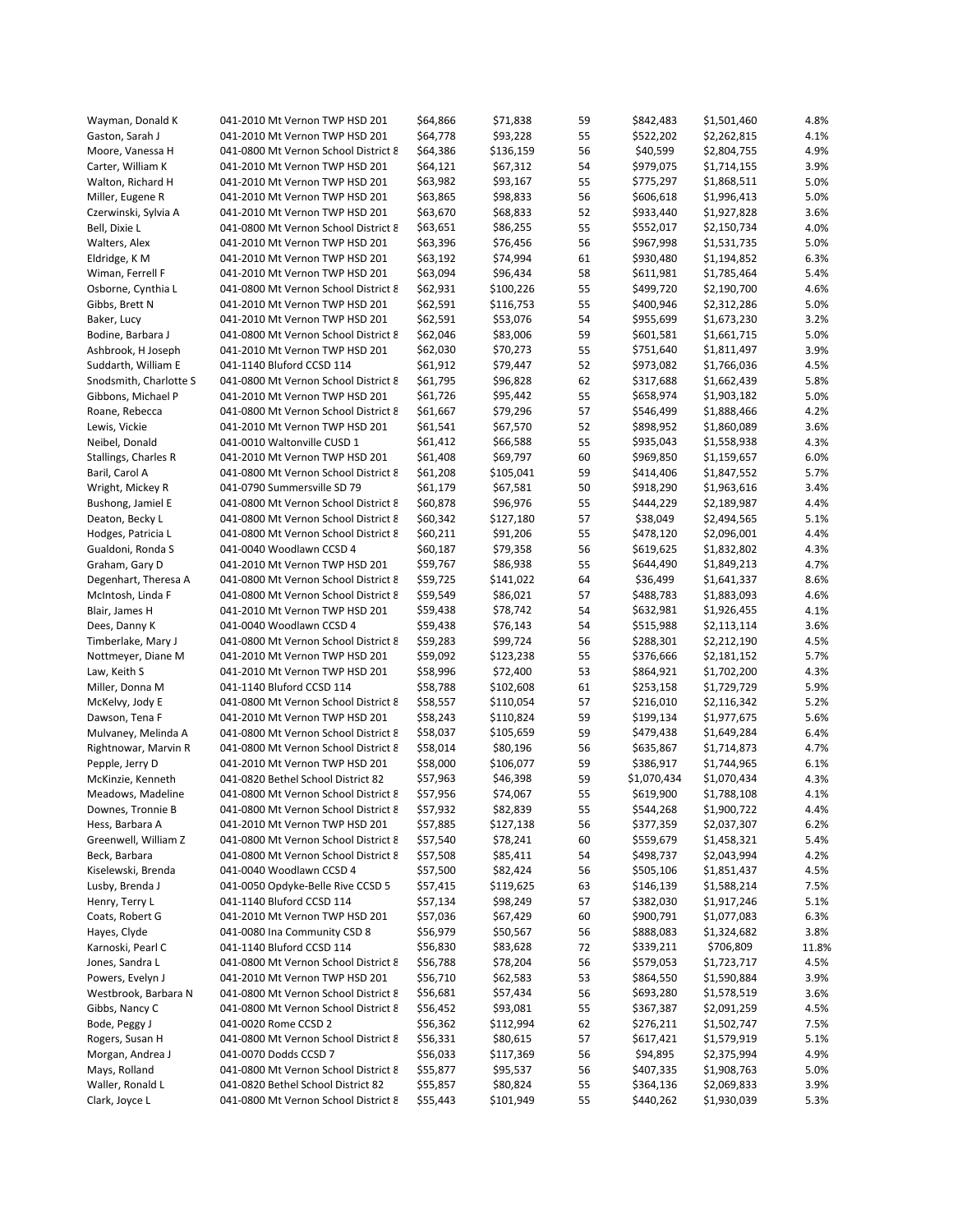| Stowers, Martha M                           | 041-0800 Mt Vernon School District 8                                   | \$55,318             | \$123,039            | 61 | \$284,399   | \$1,579,649 | 7.8%  |
|---------------------------------------------|------------------------------------------------------------------------|----------------------|----------------------|----|-------------|-------------|-------|
| Beene, Burl V                               | 041-2010 Mt Vernon TWP HSD 201                                         | \$55,092             | \$110,664            | 60 | \$496,929   | \$1,438,243 | 7.7%  |
| Lane, Robert                                | 041-1140 Bluford CCSD 114                                              | \$55,000             | \$40,664             | 55 | \$1,034,537 | \$1,146,186 | 3.5%  |
| Gibbons, Sue A                              | 041-0800 Mt Vernon School District 8                                   | \$54,985             | \$98,265             | 55 | \$507,893   | \$1,795,346 | 5.5%  |
| Bullard, Patsy R                            | 041-2050 Woodlawn CHSD 205                                             | \$54,863             | \$104,459            | 59 | \$281,685   | \$1,755,869 | 5.9%  |
| Skorch, David                               | 041-2010 Mt Vernon TWP HSD 201                                         | \$54,739             | \$62,881             | 50 | \$826,048   | \$1,761,339 | 3.6%  |
| Wilson, Debbie A                            | 041-2050 Woodlawn CHSD 205                                             | \$54,621             | \$101,390            | 57 | \$382,047   | \$1,753,962 | 5.8%  |
| Mueller, Sara L                             | 041-0040 Woodlawn CCSD 4                                               | \$54,493             | \$84,241             | 59 | \$491,741   | \$1,505,251 | 5.6%  |
| Cannon, Jo N                                | 041-0790 Summersville SD 79                                            | \$54,350             | \$77,359             | 64 | \$528,859   | \$1,081,004 | 7.2%  |
| Sargent, Debra S                            | 041-0040 Woodlawn CCSD 4                                               | \$54,338             | \$91,585             | 55 | \$353,426   | \$2,012,720 | 4.6%  |
| Tennyson, Norma                             | 041-1140 Bluford CCSD 114                                              | \$54,330             | \$72,534             | 66 | \$489,534   | \$972,658   | 7.5%  |
| Manker, Larry N                             | 041-2010 Mt Vernon TWP HSD 201                                         | \$54,135             | \$68,613             | 55 | \$797,120   | \$1,417,719 | 4.8%  |
| Given, Karen L                              | 041-0800 Mt Vernon School District 8                                   | \$54,108             | \$116,614            | 65 | \$184,998   | \$1,275,649 | 9.1%  |
| Claxton, Nellie M                           | 041-2010 Mt Vernon TWP HSD 201                                         | \$54,056             | \$37,173             | 60 | \$1,008,230 | \$1,008,230 | 3.7%  |
| Lee, Connie J                               | 041-0790 Summersville SD 79                                            | \$54,016             | \$68,485             | 55 | \$474,028   | \$1,830,749 | 3.7%  |
| Bryant, Michael G                           | 041-0800 Mt Vernon School District 8                                   | \$53,841             | \$110,857            | 61 | \$183,185   | \$1,629,906 | 6.8%  |
| Hicks, Judith K                             | 041-2040 Webber TWP HSD 204                                            | \$53,713             | \$74,579             | 61 | \$590,818   | \$1,206,573 | 6.2%  |
| Backes, Gregory R                           | 041-0800 Mt Vernon School District 8                                   | \$53,601             | \$127,078            | 60 | \$230,823   | \$1,671,112 | 7.6%  |
| Scrivner, David R                           | 041-0010 Waltonville CUSD 1                                            | \$53,499             | \$73,899             | 55 | \$502,345   | \$1,754,994 | 4.2%  |
| Yates, Peggy S                              | 041-0800 Mt Vernon School District 8                                   | \$53,280             | \$78,603             | 56 | \$505,894   | \$1,665,349 | 4.7%  |
| Ferguson, Ellen M                           | 041-0040 Woodlawn CCSD 4                                               | \$53,233             | \$71,161             | 57 | \$472,232   | \$1,630,658 | 4.4%  |
| Cherry, John P                              | 041-0800 Mt Vernon School District 8                                   | \$53,152             | \$102,294            | 58 | \$436,274   | \$1,592,940 | 6.4%  |
| Kiefer, Jamie Carmella                      | 041-0800 Mt Vernon School District 8                                   | \$53,016             | \$55,669             | 54 | \$808,239   | \$1,416,012 | 3.9%  |
| Hodges, Brenda K                            | 041-2050 Woodlawn CHSD 205                                             | \$52,992             | \$124,791            | 56 | \$142,737   | \$2,185,749 | 5.7%  |
| Bernard, Phylis C                           | 041-0010 Waltonville CUSD 1                                            | \$52,954             | \$81,244             | 63 | \$358,522   | \$1,263,316 | 6.4%  |
| Peacock, M Leon                             | 041-1140 Bluford CCSD 114                                              | \$52,482             | \$91,732             | 55 | \$498,045   | \$1,726,873 | 5.3%  |
| Wilson, Barbara D                           | 041-0800 Mt Vernon School District 8                                   | \$52,047             | \$85,138             | 63 | \$469,161   | \$1,135,766 | 7.5%  |
| Tomlin, Robert G                            | 041-2010 Mt Vernon TWP HSD 201                                         | \$51,992             | \$131,422            | 56 | \$214,563   | \$2,004,458 | 6.6%  |
| Flanigan, Paula J                           | 041-0820 Bethel School District 82                                     | \$51,854             | \$88,551             | 55 | \$269,179   | \$1,951,980 | 4.5%  |
| Long, Margie S                              | 041-0800 Mt Vernon School District 8                                   | \$51,708             | \$52,081             | 58 | \$789,532   | \$1,124,000 | 4.6%  |
| Stiff, Tonya R Ford                         | 041-0040 Woodlawn CCSD 4                                               | \$51,679             | \$87,887             | 56 | \$336,132   | \$1,818,092 | 4.8%  |
| Yearwood, Donna                             | 041-0790 Summersville SD 79                                            | \$51,468             | \$100,246            | 65 | \$83,086    | \$1,288,189 | 7.8%  |
| McKee, Reva D                               | 041-2050 Woodlawn CHSD 205                                             | \$51,408             | \$96,768             | 58 | \$219,156   | \$1,788,998 | 5.4%  |
| Burnes, Mary J                              | 041-0020 Rome CCSD 2                                                   | \$51,349             | \$51,234             | 52 | \$802,231   | \$1,459,901 | 3.5%  |
| Miller, Sharon L                            | 041-0820 Bethel School District 82                                     | \$51,340             | \$76,328             | 58 | \$385,576   | \$1,587,680 | 4.8%  |
| Miller, Carl D                              | 041-0790 Summersville SD 79                                            | \$51,326             | \$79,943             | 55 | \$413,575   | \$1,792,718 | 4.5%  |
| Barksdale, Mary C                           | 041-2010 Mt Vernon TWP HSD 201                                         | \$50,999             | \$86,153             | 62 | \$262,525   | \$1,372,345 | 6.3%  |
|                                             | 041-1140 Bluford CCSD 114                                              | \$50,933             | \$87,688             | 59 | \$384,671   | \$1,493,055 | 5.9%  |
| Lowery, Linda L<br>Shelton-Mcgee, Felicia A | 041-2010 Mt Vernon TWP HSD 201                                         | \$50,878             | \$87,563             | 58 | \$259,988   | \$1,718,978 | 5.1%  |
| Hamment, Dale C                             | 041-2010 Mt Vernon TWP HSD 201                                         | \$50,875             | \$106,646            | 55 | \$483,238   | \$1,674,450 | 6.4%  |
| Colwell, Katherine S                        | 041-1140 Bluford CCSD 114                                              | \$50,692             | \$84,555             | 55 | \$369,907   | \$1,823,588 | 4.6%  |
| Trotter, Doris J                            | 041-0050 Opdyke-Belle Rive CCSD 5                                      | \$50,575             | \$96,754             | 70 | \$33,155    | \$897,295   | 10.8% |
| Miller, Charlette C                         | 041-0820 Bethel School District 82                                     | \$50,535             | \$66,308             | 56 | \$479,397   | \$1,579,111 | 4.2%  |
| Kassner, Frank W                            |                                                                        | \$50,529             |                      | 62 |             | \$915,461   | 4.6%  |
|                                             | 041-2010 Mt Vernon TWP HSD 201<br>041-0800 Mt Vernon School District 8 |                      | \$42,081<br>\$86,453 | 59 | \$915,461   |             | 6.2%  |
| Downes, Linda F                             | 041-1140 Bluford CCSD 114                                              | \$50,524<br>\$50,196 |                      |    | \$453,822   | \$1,393,517 | 7.7%  |
| Lane, Karen S                               |                                                                        |                      | \$103,443            | 64 | \$80,910    | \$1,341,673 |       |
| Fitzpatrick, M Lynn                         | 041-2010 Mt Vernon TWP HSD 201                                         | \$50,057             | \$82,739             | 57 | \$443,886   | \$1,533,211 | 5.4%  |
| Osterman, Joe L                             | 041-2010 Mt Vernon TWP HSD 201<br>041-0010 Waltonville CUSD 1          | \$49,950             | \$49,352             | 63 | \$838,438   | \$838,438   | 5.9%  |
| Shelton, Gayle D<br>Yearwood, Sharon K      |                                                                        | \$49,729             | \$101,177            | 60 | \$80,157    | \$1,694,005 | 6.0%  |
|                                             | 041-0800 Mt Vernon School District 8                                   | \$49,666<br>\$49,644 | \$84,928<br>\$77,194 | 55 | \$394,388   | \$1,728,934 | 4.9%  |
| Mooney, Larry R                             | 041-0020 Rome CCSD 2<br>041-0070 Dodds CCSD 7                          |                      |                      | 55 | \$466,145   | \$1,628,526 | 4.7%  |
| Walker, Linda K                             |                                                                        | \$49,431             | \$103,941            | 60 | \$125,701   | \$1,635,165 | 6.4%  |
| Ellis, Emmett L                             | 041-2010 Mt Vernon TWP HSD 201                                         | \$49,413             | \$56,727             | 55 | \$754,484   | \$1,256,472 | 4.5%  |
| Dalby, Russell                              | 041-2040 Webber TWP HSD 204                                            | \$49,298             | \$79,263             | 54 | \$427,364   | \$1,752,021 | 4.5%  |
| Woods, Dixie                                | 041-2040 Webber TWP HSD 204                                            | \$49,170             | \$46,840             | 53 | \$749,589   | \$1,379,342 | 3.4%  |
| Karcher, Mary D                             | 041-0800 Mt Vernon School District 8                                   | \$49,037             | \$43,119             | 53 | \$747,572   | \$1,375,630 | 3.1%  |
| Payne, Sherrie L                            | 041-2010 Mt Vernon TWP HSD 201                                         | \$48,906             | \$90,128             | 54 | \$351,068   | \$1,844,496 | 4.9%  |
| Rounsaville, Donna M                        | 041-0800 Mt Vernon School District 8                                   | \$48,841             | \$81,808             | 58 | \$364,508   | \$1,508,083 | 5.4%  |
| Pauley, Roger A                             | 041-2040 Webber TWP HSD 204                                            | \$48,835             | \$103,868            | 58 | \$158,734   | \$1,743,573 | 6.0%  |
| Page, Linda K                               | 041-0080 Ina Community CSD 8                                           | \$48,445             | \$71,961             | 54 | \$384,783   | \$1,774,021 | 4.1%  |
| Dobbs, Frances L                            | 041-0800 Mt Vernon School District 8                                   | \$48,259             | \$97,774             | 63 | \$165,000   | \$1,294,959 | 7.6%  |
| Ambrioso, Marsha L                          | 041-0010 Waltonville CUSD 1                                            | \$48,140             | \$54,821             | 50 | \$752,094   | \$1,503,935 | 3.6%  |
| Cherry, Wayne Lee                           | 041-2010 Mt Vernon TWP HSD 201                                         | \$48,124             | \$96,258             | 54 | \$345,456   | \$1,815,015 | 5.3%  |
| Crane, Norma J W                            | 041-0800 Mt Vernon School District 8                                   | \$48,115             | \$43,798             | 58 | \$783,507   | \$984,800   | 4.4%  |
| Wilson, Jerry W                             | 041-2050 Woodlawn CHSD 205                                             | \$48,092             | \$115,964            | 54 | \$31,393    | \$2,319,392 | 5.0%  |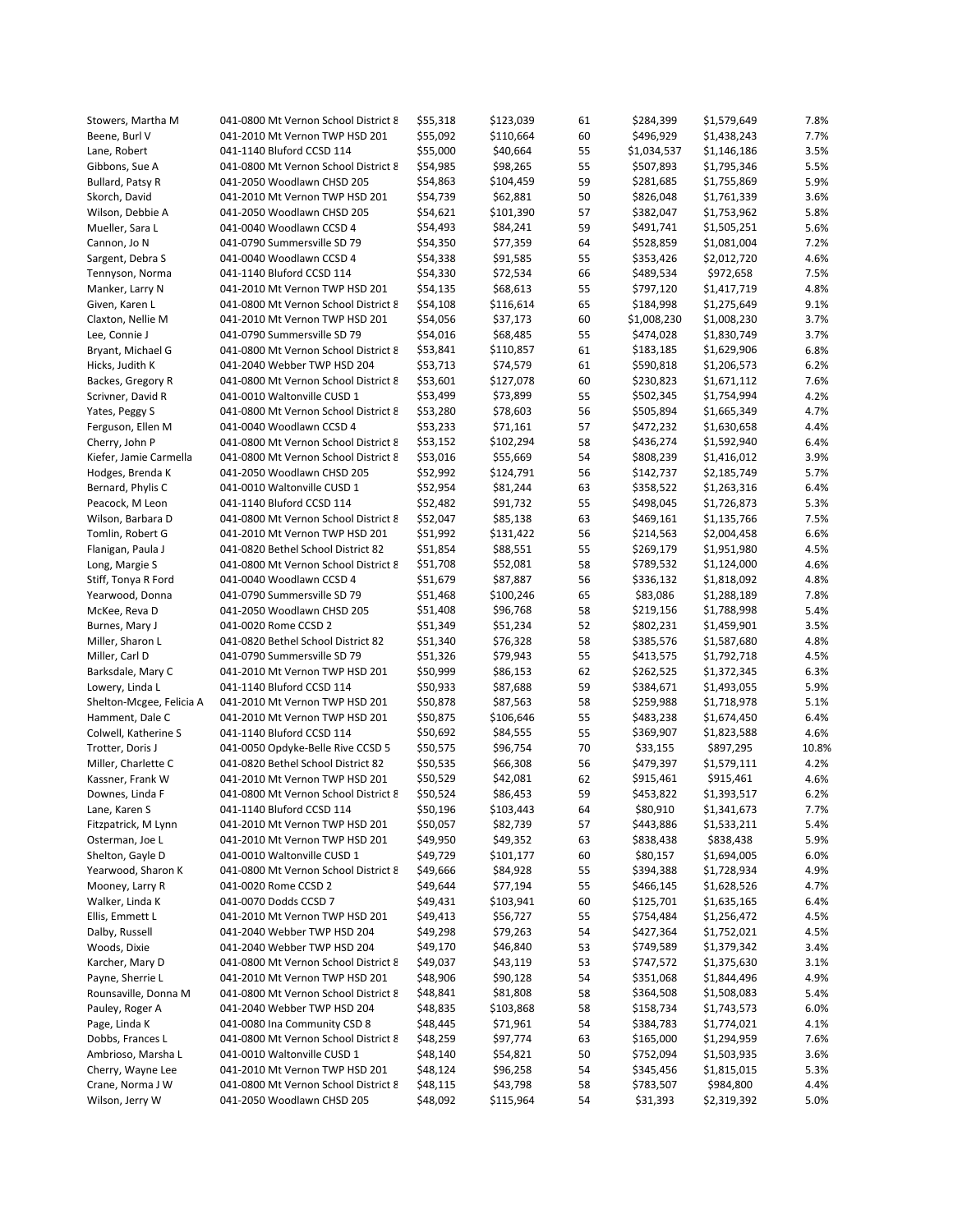| Sutton, Janeta J      | 041-1140 Bluford CCSD 114                              | \$48,054 | \$74,795  | 57 | \$317,655 | \$1,608,884 | 4.6%  |
|-----------------------|--------------------------------------------------------|----------|-----------|----|-----------|-------------|-------|
| Upton, Keith E        | 041-0120 McClellan CCSD 12                             | \$47,872 | \$58,768  | 58 | \$755,996 | \$1,010,154 | 5.8%  |
| Parker, Judy K        | 041-0790 Summersville SD 79                            | \$47,871 | \$108,954 | 67 | \$77,279  | \$1,042,204 | 10.5% |
| Flick, Patricia L     | 041-2010 Mt Vernon TWP HSD 201                         | \$47,813 | \$134,299 | 57 | \$128,659 | \$1,871,896 | 7.2%  |
| Williams, Carol A     | 041-0010 Waltonville CUSD 1                            | \$47,762 | \$90,340  | 57 | \$236,878 | \$1,695,362 | 5.3%  |
| Stonecipher, Larry D  | 041-0800 Mt Vernon School District 8                   | \$47,727 | \$21,636  | 62 | \$116,819 | \$1,399,268 | 1.5%  |
| Copple, Birthel T     | 041-2050 Woodlawn CHSD 205                             | \$47,582 | \$94,773  | 55 | \$346,785 | \$1,711,274 | 5.5%  |
| Smith, Michael D      | 041-0070 Dodds CCSD 7                                  | \$47,549 | \$101,214 | 57 | \$127,947 | \$1,861,537 | 5.4%  |
| Bradshaw, Connie F    | 041-0020 Rome CCSD 2                                   | \$47,534 | \$72,265  | 56 | \$231,166 | \$1,773,778 | 4.1%  |
| Vaughan, Michael W    | 041-0800 Mt Vernon School District 8                   | \$47,478 | \$94,820  | 60 | \$427,972 | \$1,239,188 | 7.7%  |
| Frakes, Robert        | 041-0010 Waltonville CUSD 1                            | \$47,471 | \$83,524  | 56 | \$308,939 | \$1,670,252 | 5.0%  |
| Colwell, Donald G     | 041-2040 Webber TWP HSD 204                            | \$47,436 | \$42,719  | 60 | \$749,304 | \$895,924   | 4.8%  |
| Gajewski, Susan F     | 041-0010 Waltonville CUSD 1                            | \$47,431 | \$84,656  | 57 | \$278,737 | \$1,638,901 | 5.2%  |
| ODaniell, Peggy       | 041-0040 Woodlawn CCSD 4                               | \$47,364 | \$108,614 | 55 | \$416,071 | \$1,605,719 | 6.8%  |
| Wayman, Johnny R      | 041-2010 Mt Vernon TWP HSD 201                         | \$47,337 | \$24,252  | 55 | \$477,601 | \$1,507,735 | 1.6%  |
| Endsley, Judith L     | 041-0800 Mt Vernon School District 8                   | \$47,245 | \$54,727  | 53 | \$708,387 | \$1,313,492 | 4.2%  |
| Willis, Sherry L      | 041-0040 Woodlawn CCSD 4                               | \$47,078 | \$102,203 | 54 | \$125,541 | \$2,146,640 | 4.8%  |
|                       |                                                        | \$47,028 | \$39,216  | 55 | \$801,126 | \$1,050,806 | 3.7%  |
| Cravens, Charles N    | 041-0800 Mt Vernon School District 8                   | \$46,424 | \$72,629  |    | \$545,817 | \$901,537   | 8.1%  |
| Callarman, Janice C   | 041-0800 Mt Vernon School District 8                   |          |           | 63 |           |             |       |
| Lash, Evelyn L        | 041-0800 Mt Vernon School District 8                   | \$46,266 | \$79,250  | 70 | \$349,426 | \$648,696   | 12.2% |
| Thomas, Linda E       | 041-0020 Rome CCSD 2                                   | \$46,250 | \$81,963  | 61 | \$460,021 | \$1,052,383 | 7.8%  |
| Koenegstein, Nana     | 041-0790 Summersville SD 79                            | \$46,230 | \$95,783  | 58 | \$30,435  | \$1,812,756 | 5.3%  |
| Reeves, Shirley J     | 041-0040 Woodlawn CCSD 4                               | \$46,060 | \$52,784  | 53 | \$702,183 | \$1,292,110 | 4.1%  |
| Pflasterer, Alfred W  | 041-0800 Mt Vernon School District 8                   | \$45,853 | \$72,761  | 63 | \$446,011 | \$971,669   | 7.5%  |
| Backes, Debra K       | 041-2010 Mt Vernon TWP HSD 201                         | \$45,834 | \$118,853 | 59 | \$73,317  | \$1,651,211 | 7.2%  |
| Yearwood, Steven H    | 041-0800 Mt Vernon School District 8                   | \$45,818 | \$78,555  | 55 | \$363,832 | \$1,594,983 | 4.9%  |
| Smith, Minnie         | 041-2010 Mt Vernon TWP HSD 201                         | \$45,759 | \$82,991  | 67 | \$310,372 | \$834,952   | 9.9%  |
| Sammons, Sue A        | 041-0800 Mt Vernon School District 8                   | \$45,720 | \$94,010  | 60 | \$116,372 | \$1,512,510 | 6.2%  |
| Eubanks, Carolyn S    | 041-0030 Field CCSD 3                                  | \$45,286 | \$85,608  | 58 | \$228,336 | \$1,526,988 | 5.6%  |
| Stewart, Freda L      | 041-0800 Mt Vernon School District 8                   | \$45,218 | \$83,901  | 57 | \$149,955 | \$1,706,636 | 4.9%  |
| German, Carolyn A     | 041-0080 Ina Community CSD 8                           | \$45,217 | \$69,736  | 55 | \$220,169 | \$1,776,825 | 3.9%  |
|                       | Wright Pankey, Catherine N 041-0010 Waltonville CUSD 1 | \$45,011 | \$88,001  | 56 | \$291,547 | \$1,582,306 | 5.6%  |
| Fuller, Kenneth E     | 041-2010 Mt Vernon TWP HSD 201                         | \$44,814 | \$58,107  | 55 | \$659,873 | \$1,173,616 | 5.0%  |
| Ward, Pamela S        | 041-0800 Mt Vernon School District 8                   | \$44,771 | \$97,843  | 60 | \$153,074 | \$1,436,946 | 6.8%  |
| Holt, Linda           | 041-0030 Field CCSD 3                                  | \$44,376 | \$68,795  | 54 | \$417,204 | \$1,531,793 | 4.5%  |
| Champlin, Susan A     | 041-2010 Mt Vernon TWP HSD 201                         | \$44,322 | \$47,497  | 52 | \$674,002 | \$1,303,027 | 3.6%  |
| Strothman, Denise G   | 041-0070 Dodds CCSD 7                                  | \$44,252 | \$156,852 | 55 | \$29,133  | \$2,030,153 | 7.7%  |
| Rose, Janis A         | 041-0800 Mt Vernon School District 8                   | \$44,240 | \$79,558  | 55 | \$316,706 | \$1,585,358 | 5.0%  |
| Ludwig, Suzanne       | 041-0800 Mt Vernon School District 8                   | \$44,197 | \$52,595  | 55 | \$674,854 | \$1,123,861 | 4.7%  |
| Mooney, Connie J      | 041-0020 Rome CCSD 2                                   | \$44,121 | \$74,452  | 56 | \$326,190 | \$1,511,738 | 4.9%  |
| Hamilton, Jack A      | 041-0030 Field CCSD 3                                  | \$43,932 | \$71,795  | 55 | \$381,303 | \$1,484,731 | 4.8%  |
| McClure, John M       | 041-0040 Woodlawn CCSD 4                               | \$43,860 | \$70,788  | 55 | \$506,297 | \$1,322,055 | 5.4%  |
| Vannatta, Carol S     | 041-1140 Bluford CCSD 114                              | \$43,790 | \$75,955  | 64 | \$261,375 | \$1,009,578 | 7.5%  |
| Estes, Janet L        | 041-0010 Waltonville CUSD 1                            | \$43,661 | \$93,036  | 55 | \$117,486 | \$1,894,921 | 4.9%  |
| Danner, Janice F      | 041-0050 Opdyke-Belle Rive CCSD 5                      | \$43,623 | \$93,069  | 55 | \$212,057 | \$1,713,835 | 5.4%  |
| Childers, Dolores J   | 041-2010 Mt Vernon TWP HSD 201                         | \$42,993 | \$48,356  | 55 | \$679,014 | \$1,061,326 | 4.6%  |
| Carr, Ruth A          | 041-0820 Bethel School District 82                     | \$42,908 | \$52,851  | 57 | \$484,303 | \$1,154,435 | 4.6%  |
| Sanders, Debra A      | 041-0800 Mt Vernon School District 8                   | \$42,826 | \$98,426  | 56 | \$115,354 | \$1,766,425 | 5.6%  |
| Estes, Retta H        | 041-0800 Mt Vernon School District 8                   | \$42,776 | \$31,583  | 57 | \$796,035 | \$796,035   | 4.0%  |
| Mays Secrest, Joyce A | 041-0800 Mt Vernon School District 8                   | \$42,712 | \$99,700  | 55 | \$156,492 | \$1,803,173 | 5.5%  |
|                       |                                                        | \$42,276 |           |    |           |             |       |
| Bigley, Allen         | 041-0080 Ina Community CSD 8                           |          | \$95,860  | 56 | \$155,466 | \$1,696,814 | 5.6%  |
| Germann, Nancy J      | 041-0050 Opdyke-Belle Rive CCSD 5                      | \$42,248 | \$31,747  | 58 | \$667,366 | \$891,669   | 3.6%  |
| Stewart, Connee S     | 041-0120 McClellan CCSD 12                             | \$42,171 | \$17,080  | 58 | \$436,926 | \$1,157,478 | 1.5%  |
| Nichols, Sharon       | 041-0800 Mt Vernon School District 8                   | \$42,097 | \$81,739  | 61 | \$216,422 | \$1,202,093 | 6.8%  |
| Murray, Donald D      | 041-2050 Woodlawn CHSD 205                             | \$42,076 | \$56,559  | 57 | \$703,874 | \$879,905   | 6.4%  |
| Quinn, Ted G          | 041-2010 Mt Vernon TWP HSD 201                         | \$42,032 | \$74,581  | 55 | \$388,533 | \$1,372,698 | 5.4%  |
| Davis, Jane Simpkin   | 041-0080 Ina Community CSD 8                           | \$42,030 | \$81,533  | 59 | \$142,511 | \$1,425,964 | 5.7%  |
| Scrivner, Linda S     | 041-0010 Waltonville CUSD 1                            | \$41,944 | \$71,939  | 55 | \$364,475 | \$1,417,985 | 5.1%  |
| Henry, Virginia B     | 041-0050 Opdyke-Belle Rive CCSD 5                      | \$41,843 | \$109,736 | 59 | \$180,282 | \$1,380,193 | 8.0%  |
| Barnfield, Teresa L   | 041-0800 Mt Vernon School District 8                   | \$41,695 | \$98,349  | 61 | \$26,291  | \$1,379,409 | 7.1%  |
| Nance, Alice S        | 041-0800 Mt Vernon School District 8                   | \$41,574 | \$42,369  | 59 | \$677,929 | \$806,428   | 5.3%  |
| Neubauer, Jon A       | 041-0030 Field CCSD 3                                  | \$41,487 | \$92,457  | 56 | \$236,427 | \$1,503,318 | 6.2%  |
| Windhorst, Judith D   | 041-0800 Mt Vernon School District 8                   | \$41,160 | \$116,230 | 56 | \$267,867 | \$1,448,195 | 8.0%  |
| Downey, Karen S       | 041-0080 Ina Community CSD 8                           | \$41,023 | \$55,152  | 55 | \$360,297 | \$1,390,677 | 4.0%  |
| Walton, Donna G       | 041-0020 Rome CCSD 2                                   | \$40,400 | \$67,262  | 56 | \$492,681 | \$1,123,646 | 6.0%  |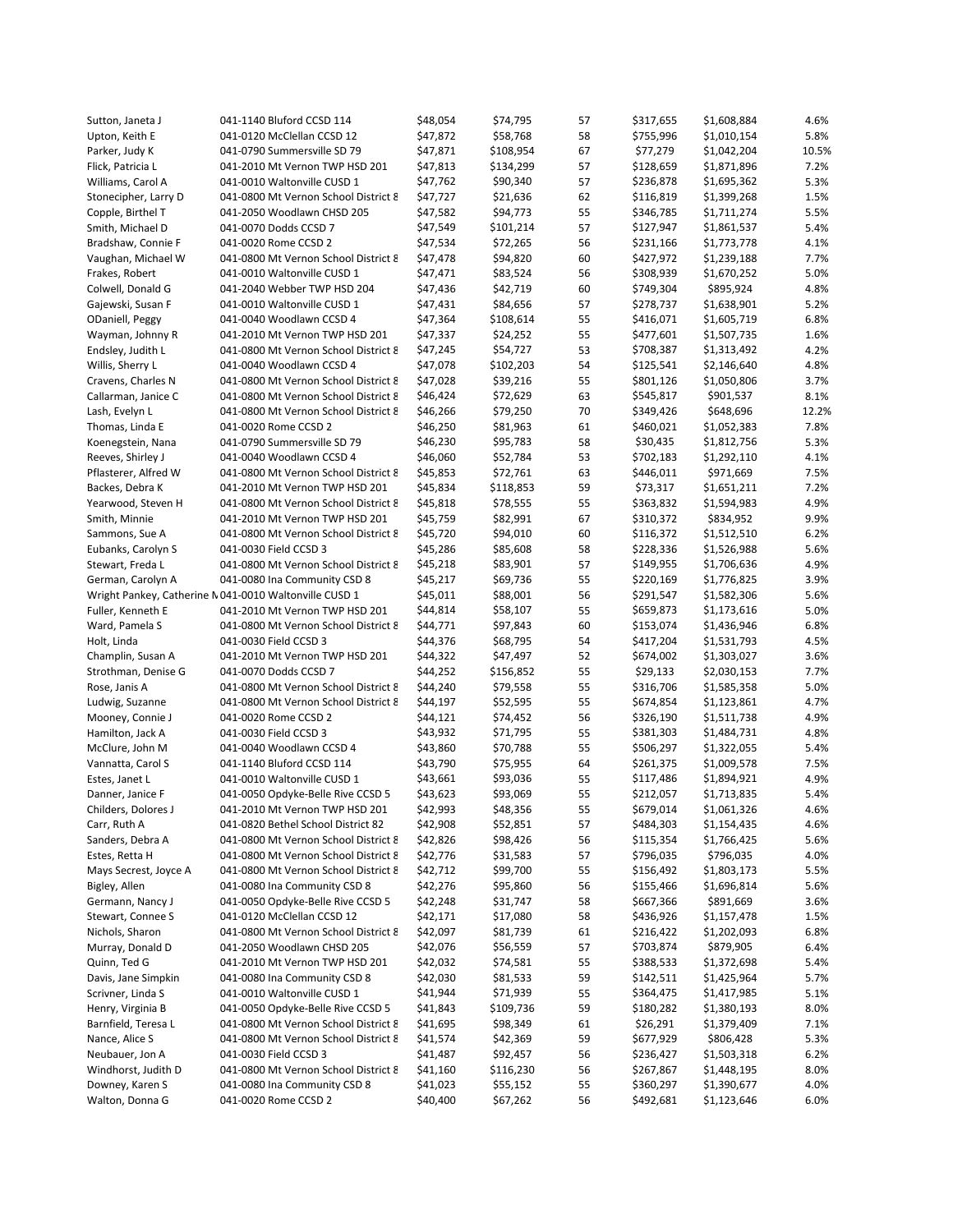| Law, Terry M            | 041-0800 Mt Vernon School District 8 | \$40,312 | \$59,564  | 55 | \$503,144 | \$1,132,735 | 5.3%  |
|-------------------------|--------------------------------------|----------|-----------|----|-----------|-------------|-------|
| Cushman, Ramona J       | 041-0060 Grand Prairie CCSD 6        | \$40,294 | \$90,698  | 59 | \$136,997 | \$1,367,445 | 6.6%  |
| Black, Teresa J         | 041-2010 Mt Vernon TWP HSD 201       | \$40,098 | \$94,328  | 64 | \$26,063  | \$1,103,502 | 8.5%  |
| Newton, Sherry A        | 041-0030 Field CCSD 3                | \$39,929 | \$75,138  | 62 | \$205,188 | \$1,074,109 | 7.0%  |
| Fields, Sharon A        | 041-0800 Mt Vernon School District 8 | \$39,842 | \$78,030  | 61 | \$269,743 | \$1,072,824 | 7.3%  |
| Woodard, Nancy A        | 041-0060 Grand Prairie CCSD 6        | \$39,685 | \$64,045  | 55 | \$376,806 | \$1,305,999 | 4.9%  |
| Mount, Deloris L        | 041-0030 Field CCSD 3                | \$39,520 | \$42,174  | 55 | \$624,267 | \$975,693   | 4.3%  |
| Copenhaver, Marilyn J   | 041-0800 Mt Vernon School District 8 | \$39,390 | \$92,191  | 55 | \$316,978 | \$1,375,393 | 6.7%  |
| ODorizzi, Kathleen      | 041-0800 Mt Vernon School District 8 | \$39,365 | \$72,759  | 56 | \$445,902 | \$1,118,499 | 6.5%  |
| Clark, Sandra L         | 041-0800 Mt Vernon School District 8 | \$39,256 | \$82,507  | 63 | \$265,779 | \$936,521   | 8.8%  |
| Feather, Kenneth R      | 041-2010 Mt Vernon TWP HSD 201       | \$38,948 | \$139,909 | 55 | \$104,803 | \$1,690,354 | 8.3%  |
| Franscavitch, Mary D    | 041-2010 Mt Vernon TWP HSD 201       | \$38,921 | \$55,495  | 55 | \$644,991 | \$896,748   | 6.2%  |
| Phifer, Larry D         | 041-0790 Summersville SD 79          | \$38,738 | \$80,941  | 67 | \$231,224 | \$727,375   | 11.1% |
| Gillmore, Hala M        | 041-0060 Grand Prairie CCSD 6        | \$38,374 | \$77,856  | 57 | \$193,340 | \$1,365,172 | 5.7%  |
| Yates, Roger L          | 041-2040 Webber TWP HSD 204          | \$38,292 | \$93,271  | 68 | \$97,374  | \$751,640   | 12.4% |
| Wagner, Marilyn J       | 041-0800 Mt Vernon School District 8 | \$37,604 | \$51,592  | 65 | \$459,122 | \$616,444   | 8.4%  |
| Baldridge, Vivian       | 041-1140 Bluford CCSD 114            | \$36,693 | \$25,439  | 59 | \$684,641 | \$684,641   | 3.7%  |
| Beal, Jean A            | 041-0800 Mt Vernon School District 8 | \$36,586 | \$35,814  | 51 | \$562,588 | \$1,133,982 | 3.2%  |
| York, Sharon J          | 041-0050 Opdyke-Belle Rive CCSD 5    | \$36,150 | \$76,021  | 58 | \$242,163 | \$1,150,143 | 6.6%  |
| Webb, Marion E          | 041-0790 Summersville SD 79          | \$35,908 | \$21,327  | 55 | \$765,446 | \$765,446   | 2.8%  |
| Shurtz, Judy A          | 041-0030 Field CCSD 3                | \$35,403 | \$70,472  | 56 | \$384,822 | \$1,043,277 | 6.8%  |
| Schaffer, Charlene A    | 041-0020 Rome CCSD 2                 | \$35,301 | \$89,346  | 59 | \$293,266 | \$1,004,815 | 8.9%  |
| Nosbisch, Marlene M     | 041-0040 Woodlawn CCSD 4             | \$34,963 | \$88,624  | 61 | \$56,357  | \$1,124,024 | 7.9%  |
| Jones, Deborah D        | 041-0060 Grand Prairie CCSD 6        | \$34,482 | \$87,922  | 58 | \$22,605  | \$1,352,010 | 6.5%  |
| Lowery, Kathy C         | 041-0790 Summersville SD 79          | \$34,334 | \$80,098  | 61 | \$55,426  | \$1,103,877 | 7.3%  |
| Buesking, Doris M       | 041-0800 Mt Vernon School District 8 | \$33,946 | \$41,987  | 54 | \$515,612 | \$904,760   | 4.6%  |
| Knolhoff, Judith A      | 041-2010 Mt Vernon TWP HSD 201       | \$33,575 | \$74,846  | 59 | \$85,381  | \$1,174,995 | 6.4%  |
| Nance, Charles T        | 041-0790 Summersville SD 79          | \$33,479 | \$44,224  | 65 | \$528,755 | \$528,755   | 8.4%  |
| Flagg, Robin G          | 041-0990 Farrington CCSD 99          | \$33,133 | \$77,719  | 56 | \$22,177  | \$1,444,591 | 5.4%  |
| Saxe, Willa C           | 041-2040 Webber TWP HSD 204          | \$32,972 | \$54,306  | 66 | \$53,148  | \$770,677   | 7.0%  |
| Hales, Karen S          | 041-0990 Farrington CCSD 99          | \$32,901 | \$75,229  | 57 | \$120,637 | \$1,253,302 | 6.0%  |
| Poe, Barbara J          | 041-0800 Mt Vernon School District 8 | \$32,867 | \$60,135  | 61 | \$248,227 | \$859,514   | 7.0%  |
| McAlister, Walter       | 041-1140 Bluford CCSD 114            | \$32,839 | \$79,141  | 66 | \$294,544 | \$586,556   | 13.5% |
| Murphy, Barbara J       | 041-0800 Mt Vernon School District 8 | \$32,758 | \$44,227  | 55 | \$510,622 | \$843,412   | 5.2%  |
| Kelley, Sharon L        | 041-0040 Woodlawn CCSD 4             | \$32,639 | \$79,252  | 66 | \$52,611  | \$762,896   | 10.4% |
| Porter, Diane M         | 041-0120 McClellan CCSD 12           | \$32,583 | \$79,910  | 64 | \$21,541  | \$897,045   | 8.9%  |
| Phillips, Olva H        | 041-0800 Mt Vernon School District 8 | \$32,447 | \$16,634  | 64 | \$685,406 | \$685,406   | 2.4%  |
| Freidinger, Gertrude M  | 041-0800 Mt Vernon School District 8 | \$32,440 | \$46,124  | 62 | \$495,332 | \$561,186   | 8.2%  |
| Woodrome, Natalie G     | 041-0800 Mt Vernon School District 8 | \$32,415 | \$82,380  | 57 | \$289,505 | \$994,905   | 8.3%  |
| Hess, Margie M          | 041-1140 Bluford CCSD 114            | \$32,226 | \$42,237  | 65 | \$333,841 | \$580,770   | 7.3%  |
| Hudson, Ruthie M        | 041-0800 Mt Vernon School District 8 | \$31,987 | \$86,886  | 63 | \$49,307  | \$908,818   | 9.6%  |
| Tuttle, James L         | 041-0820 Bethel School District 82   | \$31,858 | \$54,425  | 55 | \$231,530 | \$1,145,114 | 4.8%  |
| Stubblefield, Carolyn F | 041-0800 Mt Vernon School District 8 | \$31,589 | \$21,167  | 57 | \$326,746 | \$914,261   | 2.3%  |
| Blank-Ewell, Karen S    | 041-0010 Waltonville CUSD 1          | \$31,278 | \$50,588  | 55 | \$237,506 | \$1,077,964 | 4.7%  |
| Hatfield, Gary L        | 041-2010 Mt Vernon TWP HSD 201       | \$31,114 | \$122,829 | 55 | \$52,024  | \$1,387,775 | 8.9%  |
| Robertson, Idella M     | 041-0080 Ina Community CSD 8         | \$30,971 | \$55,595  | 60 | \$133,441 | \$965,651   | 5.8%  |
| Gilliam, Sandra L       | 041-0080 Ina Community CSD 8         | \$30,559 | \$52,661  | 60 | \$102,362 | \$978,682   | 5.4%  |
| Martin, Margaret P      | 041-0800 Mt Vernon School District 8 | \$29,924 | \$24,510  | 63 | \$571,221 | \$571,221   | 4.3%  |
| Arnold, Betty N         | 041-0800 Mt Vernon School District 8 | \$29,886 | \$23,918  | 56 | \$592,598 | \$592,598   | 4.0%  |
| West, Dennis M          | 041-0800 Mt Vernon School District 8 | \$29,145 | \$83,133  | 55 | \$78,738  | \$1,265,210 | 6.6%  |
| Barth, Roy Jr.          | 041-0790 Summersville SD 79          | \$29,086 | \$19,526  | 58 | \$590,758 | \$590,758   | 3.3%  |
| Pumm, Barbara A         | 041-0010 Waltonville CUSD 1          | \$28,554 | \$51,192  | 55 | \$334,573 | \$865,647   | 5.9%  |
| Robinson, Linda M       | 041-0800 Mt Vernon School District 8 | \$28,550 | \$45,698  | 50 | \$430,840 | \$918,657   | 5.0%  |
| Clutts, Donna J         | 041-0800 Mt Vernon School District 8 | \$28,205 | \$56,493  | 63 | \$213,014 | \$653,507   | 8.6%  |
| Lowry, Dolores A        | 041-1140 Bluford CCSD 114            | \$27,675 | \$29,892  | 59 | \$437,169 | \$552,953   | 5.4%  |
| Malone, Betty J         | 041-0020 Rome CCSD 2                 | \$27,639 | \$65,637  | 60 | \$44,550  | \$941,508   | 7.0%  |
| Laur, Julia K           | 041-0800 Mt Vernon School District 8 | \$27,292 | \$64,235  | 60 | \$10,462  | \$950,019   | 6.8%  |
| Leming, Joan A          | 041-2010 Mt Vernon TWP HSD 201       | \$27,116 | \$50,699  | 56 | \$325,447 | \$748,942   | 6.8%  |
| Donoho, Georgia D       | 041-0800 Mt Vernon School District 8 | \$27,060 | \$51,722  | 63 | \$204,373 | \$626,998   | 8.2%  |
| Nelson, Deborah K       | 041-2010 Mt Vernon TWP HSD 201       | \$26,769 | \$62,374  | 61 | \$68,072  | \$835,710   | 7.5%  |
| Sampson, Louise V       | 041-0820 Bethel School District 82   | \$26,651 | \$35,378  | 65 | \$420,987 | \$420,987   | 8.4%  |
| Dudley, Erma F          | 041-0800 Mt Vernon School District 8 | \$26,516 | \$38,213  | 64 | \$404,869 | \$404,869   | 9.4%  |
| Marlow, Carolyn S       | 041-0030 Field CCSD 3                | \$26,511 | \$60,127  | 63 | \$136,233 | \$670,607   | 9.0%  |
| Gregory, David H        | 041-0800 Mt Vernon School District 8 | \$25,667 | \$23,956  | 60 | \$164,797 | \$723,347   | 3.3%  |
| Skinner, Ruth M         | 041-0800 Mt Vernon School District 8 | \$25,420 | \$59,613  | 65 | \$86,912  | \$599,299   | 9.9%  |
|                         |                                      |          |           |    |           |             |       |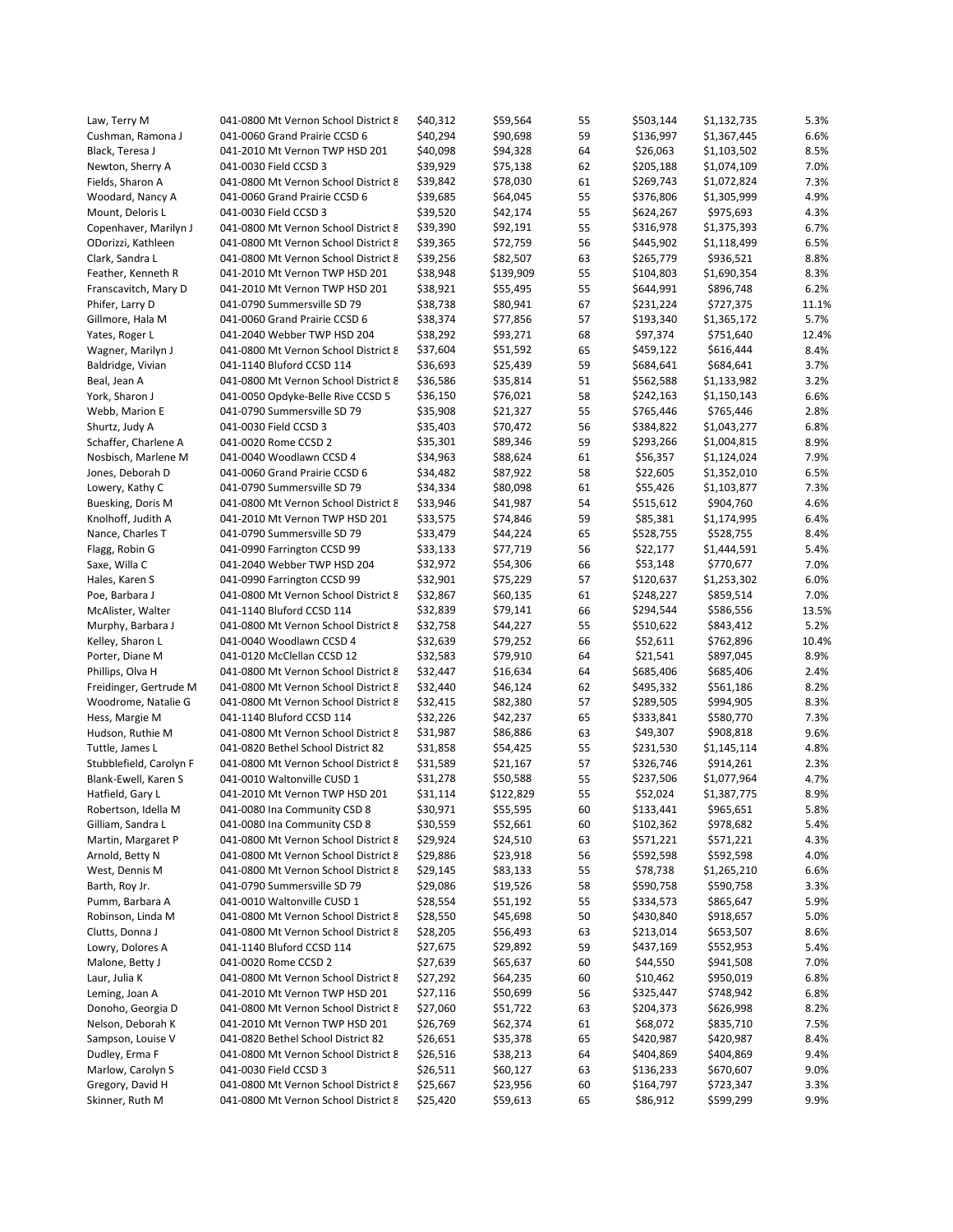| Grotefendt, Pamela    | 041-0820 Bethel School District 82   | \$25,321 | \$58,578 | 60 | \$86,573  | \$812,689 | 7.2%  |
|-----------------------|--------------------------------------|----------|----------|----|-----------|-----------|-------|
| Krueger, Rebecca F    | 041-0800 Mt Vernon School District 8 | \$25,319 | \$43,028 | 51 | \$383,719 | \$779,150 | 5.5%  |
| Puckett, Anita        | 041-0990 Farrington CCSD 99          | \$24,490 | \$32,082 | 54 | \$373,903 | \$654,652 | 4.9%  |
| Organ, David M        | 041-0060 Grand Prairie CCSD 6        | \$24,332 | \$36,665 | 55 | \$187,617 | \$841,421 | 4.4%  |
| Brammeier, Sara L     | 041-0800 Mt Vernon School District 8 | \$24,020 | \$90,230 | 56 | \$105,020 | \$931,941 | 9.7%  |
| Taylor, Robert O      | 041-0990 Farrington CCSD 99          | \$23,932 | \$55,062 | 57 | \$230,893 | \$713,281 | 7.7%  |
| Rector, Dixie J       | 041-1140 Bluford CCSD 114            | \$23,815 | \$59,982 | 64 | \$38,388  | \$636,554 | 9.4%  |
| Scott, Lillian R      | 041-2010 Mt Vernon TWP HSD 201       | \$23,106 | \$26,490 | 66 | \$388,298 | \$388,298 | 6.8%  |
| Dunker, Jack A        | 041-0790 Summersville SD 79          | \$22,734 | \$39,561 | 67 | \$250,971 | \$346,083 | 11.4% |
| Wells, Betty R        | 041-0790 Summersville SD 79          | \$22,452 | \$17,802 | 55 | \$460,034 | \$460,034 | 3.9%  |
| Benoist, Marjorie R   | 041-0800 Mt Vernon School District 8 | \$22,314 | \$23,131 | 57 | \$414,305 | \$414,305 | 5.6%  |
| Wilton, Joyce S       | 041-0120 McClellan CCSD 12           | \$22,023 | \$56,614 | 60 | \$51,793  | \$724,290 | 7.8%  |
| Watson, Myrtle L      | 041-0070 Dodds CCSD 7                | \$21,736 | \$50,976 | 60 | \$109,659 | \$655,608 | 7.8%  |
| Boyer, Reba J         | 041-0070 Dodds CCSD 7                | \$21,736 | \$31,605 | 59 | \$331,827 | \$447,227 | 7.1%  |
| Dickneite, Diana J    | 041-0080 Ina Community CSD 8         | \$21,337 | \$63,384 | 67 | \$34,512  | \$464,601 | 13.6% |
| Lee, Virginia         | 041-0790 Summersville SD 79          | \$21,247 | \$12,357 | 66 | \$281,510 | \$324,641 | 3.8%  |
|                       | 041-0030 Field CCSD 3                | \$21,084 | \$9,363  | 59 |           |           | 2.0%  |
| Byars, Ruth           |                                      |          |          |    | \$468,345 | \$468,345 |       |
| Schmidt, Freida S     | 041-0040 Woodlawn CCSD 4             | \$20,599 | \$10,334 | 61 | \$450,095 | \$450,095 | 2.3%  |
| Ogles, Virginia A     | 041-2010 Mt Vernon TWP HSD 201       | \$19,314 | \$19,786 | 60 | \$351,964 | \$351,964 | 5.6%  |
| Presley, Kathy L      | 041-0020 Rome CCSD 2                 | \$19,176 | \$56,668 | 62 | \$12,304  | \$597,863 | 9.5%  |
| Pemberton, Mary J     | 041-0800 Mt Vernon School District 8 | \$19,073 | \$33,203 | 55 | \$233,401 | \$559,280 | 5.9%  |
| Buffat, John          | 041-2010 Mt Vernon TWP HSD 201       | \$18,808 | \$25,159 | 55 | \$325,724 | \$404,408 | 6.2%  |
| Meyer, Karole K       | 041-0800 Mt Vernon School District 8 | \$18,384 | \$29,043 | 58 | \$299,375 | \$376,289 | 7.7%  |
| Tolbert, Robin K      | 041-0800 Mt Vernon School District 8 | \$18,247 | \$53,361 | 57 | \$11,506  | \$754,328 | 7.1%  |
| Tickner, Bonnie F     | 041-2050 Woodlawn CHSD 205           | \$18,225 | \$45,197 | 60 | \$62,312  | \$584,945 | 7.7%  |
| Doht, Katherine E     | 041-2010 Mt Vernon TWP HSD 201       | \$17,827 | \$16,414 | 60 | \$24,249  | \$602,793 | 2.7%  |
| Estes, Eugene T       | 041-2010 Mt Vernon TWP HSD 201       | \$17,667 | \$4,430  | 63 | \$296,259 | \$296,259 | 1.5%  |
| Deaton, Mitzie E      | 041-0820 Bethel School District 82   | \$17,445 | \$31,011 | 62 | \$206,176 | \$339,847 | 9.1%  |
| Holland, Kenneth R    | 041-0030 Field CCSD 3                | \$17,196 | \$26,104 | 59 | \$289,076 | \$323,984 | 8.1%  |
| Barczewski, JoAnn C   | 041-2050 Woodlawn CHSD 205           | \$17,133 | \$32,966 | 55 | \$212,626 | \$480,208 | 6.9%  |
| Rippy, Susan A        | 041-2010 Mt Vernon TWP HSD 201       | \$16,474 | \$34,058 | 59 | \$66,758  | \$539,184 | 6.3%  |
| Nance, Brenda J       | 041-0020 Rome CCSD 2                 | \$16,420 | \$33,671 | 60 | \$175,022 | \$385,331 | 8.7%  |
| Waller, Barbara A     | 041-0040 Woodlawn CCSD 4             | \$15,803 | \$32,442 | 69 | \$131,225 | \$233,445 | 13.9% |
| Gregory, Janice K     | 041-0790 Summersville SD 79          | \$15,464 | \$20,941 | 60 | \$82,478  | \$470,889 | 4.4%  |
| Roberson, Gracia M    | 041-0010 Waltonville CUSD 1          | \$14,834 | \$35,569 | 60 | \$78,541  | \$451,117 | 7.9%  |
| Adams, Michael E      | 041-2040 Webber TWP HSD 204          | \$13,642 | \$10,321 | 62 | \$43,852  | \$386,486 | 2.7%  |
| Bequette, Nancy A     | 041-2010 Mt Vernon TWP HSD 201       | \$12,852 | \$45,761 | 65 | \$8,354   | \$331,156 | 13.8% |
| Keele, Connie L       | 041-0050 Opdyke-Belle Rive CCSD 5    | \$12,782 | \$40,153 | 63 | \$32,535  | \$353,583 | 11.4% |
| Nussbaum, Gwendolyn M | 041-0010 Waltonville CUSD 1          | \$12,709 | \$28,643 | 55 | \$162,806 | \$361,296 | 7.9%  |
| Book, Imogene I       | 041-2010 Mt Vernon TWP HSD 201       | \$12,403 | \$4,737  | 59 | \$245,462 | \$245,462 | 1.9%  |
| Waugh, James Edward   | 041-2010 Mt Vernon TWP HSD 201       | \$12,061 | \$3,247  | 57 | \$176,303 | \$283,550 | 1.1%  |
| Diel, Janet R         | 041-0020 Rome CCSD 2                 | \$11,929 | \$27,097 | 60 | \$98,086  | \$319,954 | 8.5%  |
| Goin, Gela Riley      | 041-2010 Mt Vernon TWP HSD 201       | \$11,783 | \$3,314  | 60 | \$173,706 | \$236,264 | 1.4%  |
| Arnold, Claude W      | 041-2010 Mt Vernon TWP HSD 201       | \$11,085 | \$2,762  | 57 | \$195,034 | \$217,536 | 1.3%  |
| Strautz, Kathy L      | 041-2010 Mt Vernon TWP HSD 201       | \$11,076 | \$27,141 | 60 | \$41,039  | \$358,653 | 7.6%  |
| Luchini, Ann          | 041-2010 Mt Vernon TWP HSD 201       | \$10,209 | \$4,823  | 67 | \$5,955   | \$228,127 | 2.1%  |
| McClure, Betty T      | 041-0800 Mt Vernon School District 8 | \$9,616  | \$10,707 | 60 | \$178,269 | \$178,269 | 6.0%  |
| Owens, Gloria         | 041-0820 Bethel School District 82   | \$9,455  | \$6,517  | 62 | \$20,913  | \$274,976 | 2.4%  |
| Williams, Joann E     | 041-2040 Webber TWP HSD 204          | \$9,056  | \$29,086 | 60 | \$29,828  | \$289,510 | 10.0% |
| Donow, Carolyn A      | 041-2040 Webber TWP HSD 204          | \$8,847  | \$4,521  | 62 | \$76,017  | \$214,186 | 2.1%  |
| Ham, Bertie I         | 041-0790 Summersville SD 79          | \$8,576  | \$6,666  | 63 | \$182,483 | \$182,483 | 3.7%  |
| Brandon, Betty L      | 041-2010 Mt Vernon TWP HSD 201       | \$7,650  | \$8,964  | 60 | \$136,935 | \$136,935 | 6.5%  |
| Irvin, Nanci R        | 041-2040 Webber TWP HSD 204          | \$7,167  | \$14,031 | 63 | \$69,668  | \$151,824 | 9.2%  |
| Myers, Connie         | 041-0030 Field CCSD 3                | \$4,224  | \$5,304  | 62 | \$40,292  | \$94,390  | 5.6%  |
| McCowen, Gladys V     | 041-2010 Mt Vernon TWP HSD 201       | \$3,736  | \$3,416  | 55 | \$21,419  | \$150,023 | 2.3%  |
| Rowe, Linda           | 041-2040 Webber TWP HSD 204          | \$3,727  | \$6,802  | 63 | \$19,144  | \$94,270  | 7.2%  |
| Sutch, Barbara A      | 041-0060 Grand Prairie CCSD 6        | \$3,134  | \$1,043  | 60 | \$23,317  | \$86,485  | 1.2%  |
| Dailey, Linda S       | 041-0050 Opdyke-Belle Rive CCSD 5    | \$2,794  | \$6,576  | 65 | \$6,422   | \$67,218  | 9.8%  |
| Gorrell, William T    | 041-2010 Mt Vernon TWP HSD 201       | \$2,281  | \$410    | 58 | \$27,526  | \$56,746  | 0.7%  |
| Minton, Joan S        | 041-2010 Mt Vernon TWP HSD 201       | \$1,386  | \$4,475  | 62 | \$10,918  | \$32,572  | 13.7% |
| Hall, Eleanor J       | 041-2010 Mt Vernon TWP HSD 201       | \$1,298  | \$1,124  | 58 | \$24,705  | \$24,705  | 4.6%  |
| Hawley, Georgine      | 041-2010 Mt Vernon TWP HSD 201       | \$1,166  | \$448    | 56 | \$14,217  | \$32,422  | 1.4%  |
| Vancleve, Sandra      | 041-2010 Mt Vernon TWP HSD 201       | \$959    | \$506    | 55 | \$14,464  | \$24,202  | 2.1%  |
|                       |                                      |          |          |    |           |           |       |

\*Assumes Life Expectency of 85 (IRS Form 590) and 3% COLA compounded annually.